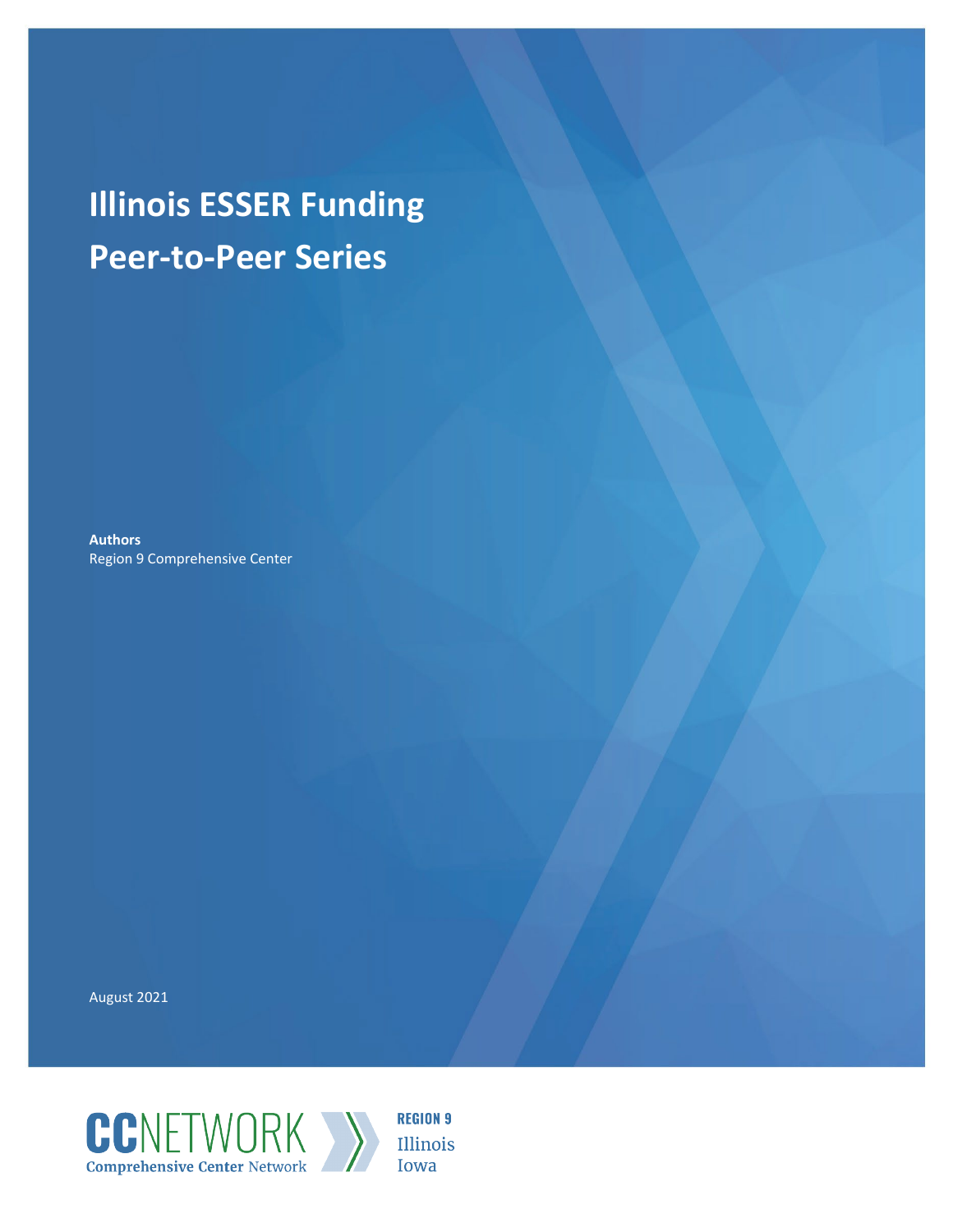## **Illinois ESSER Funding Peer-to-Peer Series**

**Authors** Beth Howard-Brown, EdD Cheryl Harris, PhD Uyen Chu Alicia Espinoza Kevin Junk, EdS

August 2021

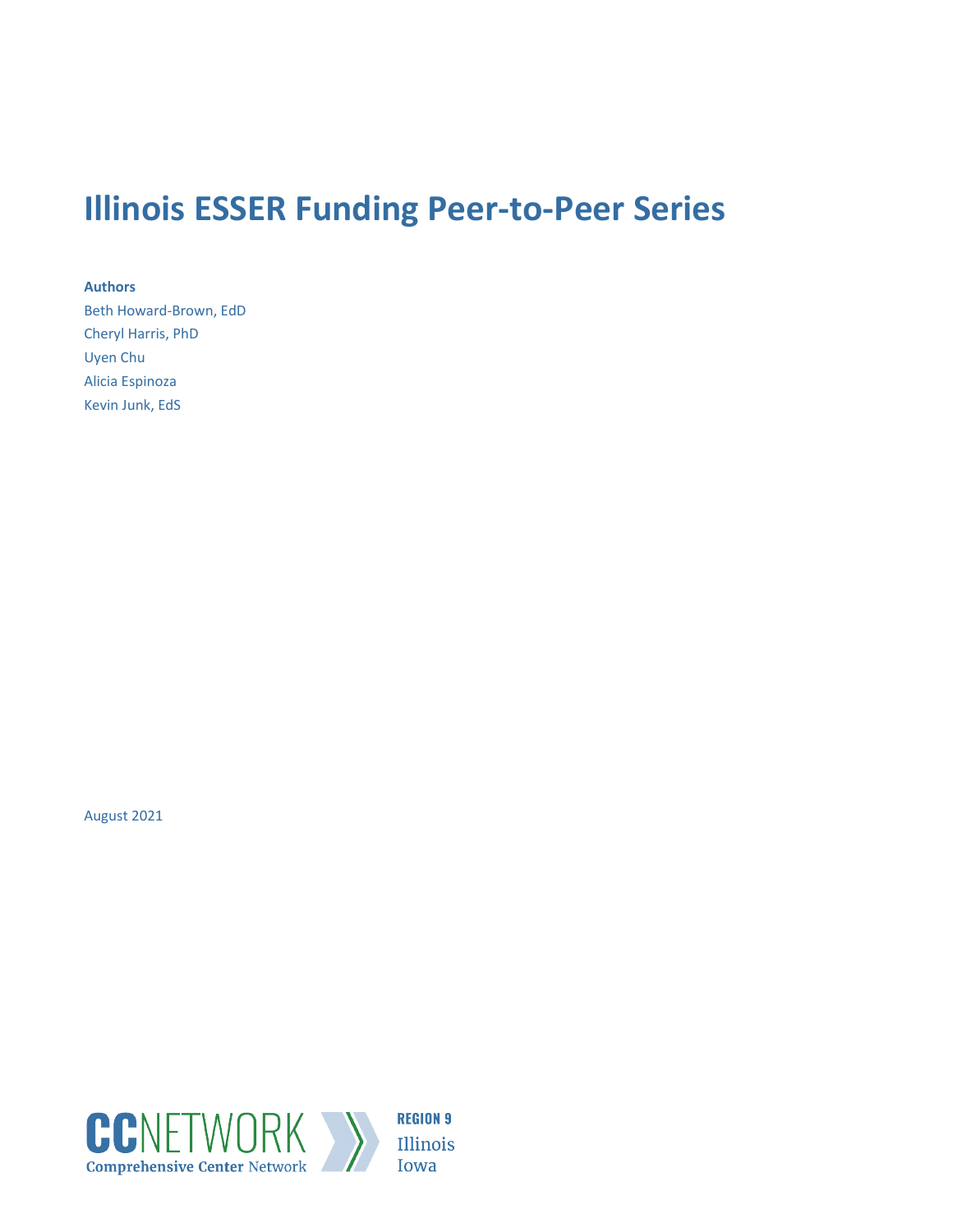### **Contents**

#### Page

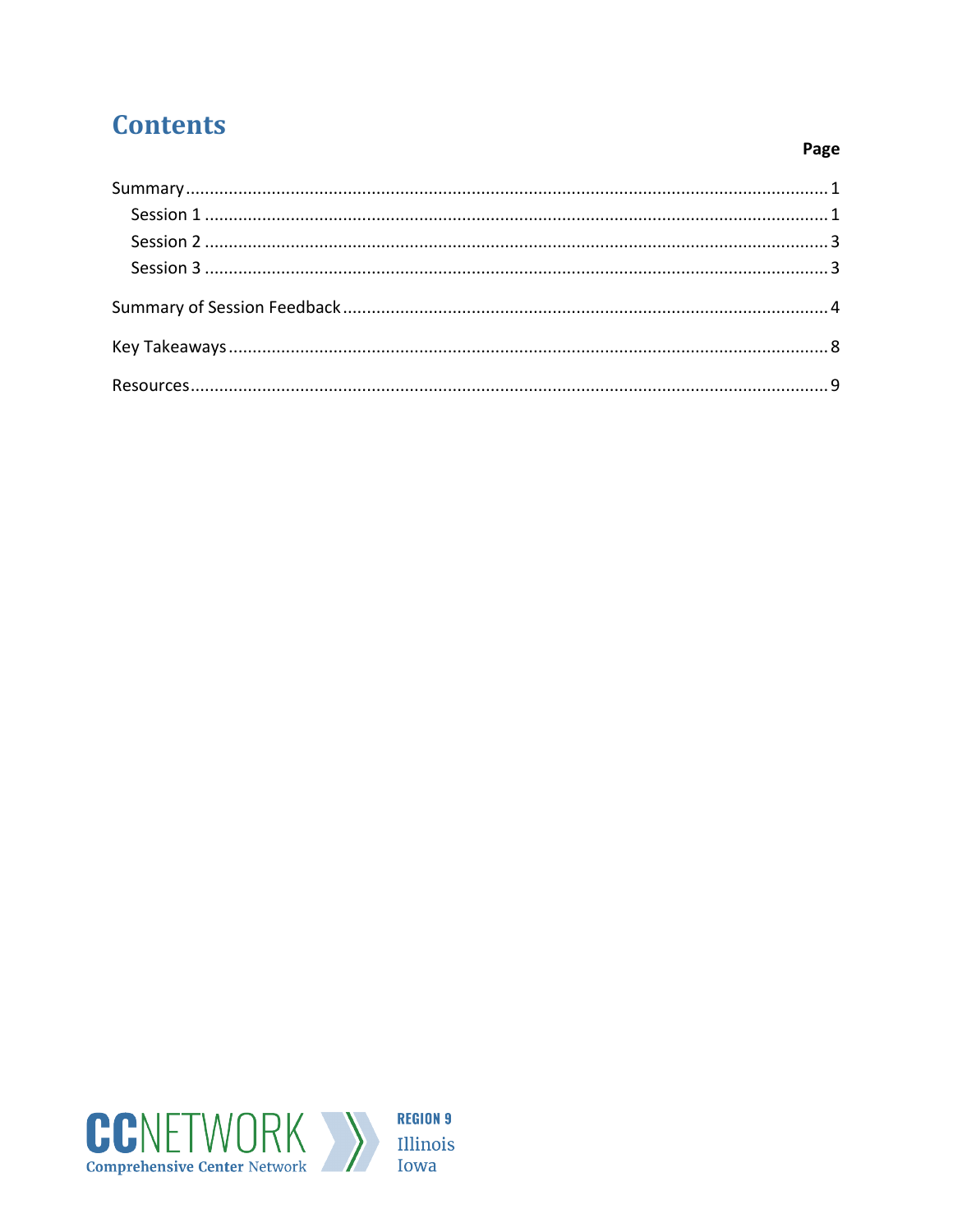### <span id="page-3-0"></span>**Summary**

This document serves to assist ISBE in better understanding the needs of the field around ESSER funding.

States continue to identify ways to support their school communities during COVID-19. Federal funds were awarded as a means of support. During the summer of 2021, with the unprecedented influx of flexible federal funds, the Illinois State Board of Education (ISBE) identified a need to assist local education agencies (LEAs) on the use of additional Elementary and Secondary Relief (ESSER) funds. In partnership with Illinois Association of School Business Officials (IASBO) and the Region 9 Comprehensive Center (R9CC), ISBE established a peer-topeer superintendent conversation series on ESSER funding.

The priority areas for the series were determined by LEA leaders' responses to a needs-sensing survey that was disseminated across the state to obtain preferences and needs that would inform the conversations about ESSER funding. The topics of highest interest were as follows:

- District ESSER funding flexibility: What is allowable with ESSER funding?
- Making sustainable decisions with one-time-use funds: How to use funds for lasting impact.
- How to use ESSER funds: Effectively supporting operational expenditures, past and present.
- Blending, braiding, and coordinating the use of all federal funds: How to best leverage federal funds.

The R9CC collaborated with ISBE and IASBO to present three peer-to-peer webinars about the strategic use of ESSER funds for district superintendents and school business officials statewide. This report summarizes the content for the three sessions, the critical questions and discussion points participants generated during the sessions, and the sample quotes from some participants' session feedback responses. The report concludes by presenting possible next steps to meet the continuing need for supporting Illinois district leaders' use of ESSER funds.

#### <span id="page-3-1"></span>**Session 1**

The first session dealt with the priority areas of allowable expenditures with ESSER funding and how to effectively support operations, with 82 Illinois leaders in attendance. The session began with an overview of ESSER funding by Robert Wolfe, ISBE Director of Finance, and a panel discussion with Dr. Michael Jacoby, IASBO Executive Director; and Dr. Jennifer Norrell, Aurora East USD 131 superintendent.

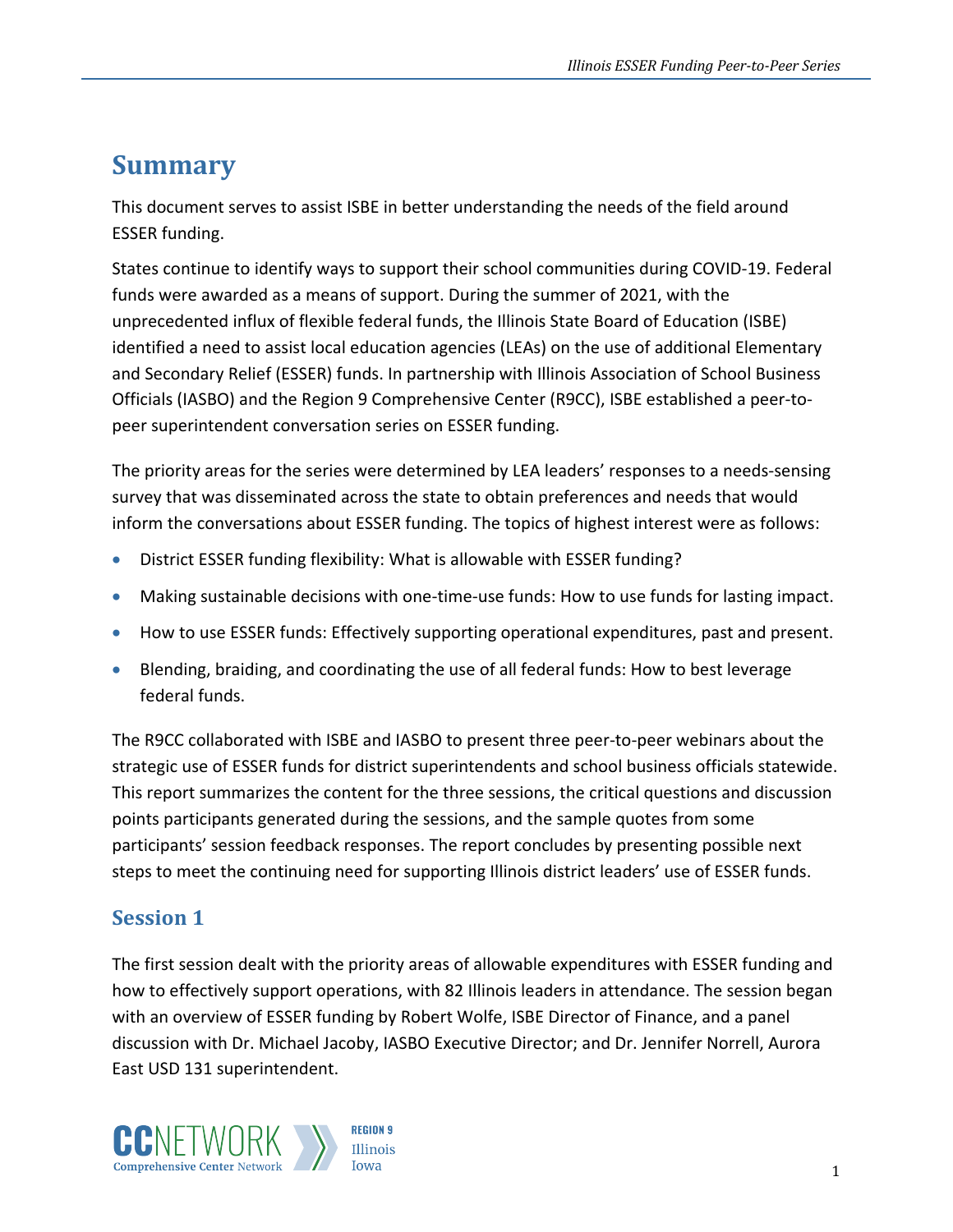Participants could ask or submit questions during the session as they engaged with the featured speakers. The questions varied from specific procedural questions about ESSER applications to specific questions about priority areas, Evidence-Based Funding (EBF) funds, budgets, spending, stakeholders, and other general questions. The speakers responded directly to most questions and remaining questions were addressed in follow-up communications sent to session participants.

| <b>Session 1 Participant Questions</b> |                                                                                                                                                                                                                                                                                                                                                                                                                                                                                                                                                                                                                                                                 |
|----------------------------------------|-----------------------------------------------------------------------------------------------------------------------------------------------------------------------------------------------------------------------------------------------------------------------------------------------------------------------------------------------------------------------------------------------------------------------------------------------------------------------------------------------------------------------------------------------------------------------------------------------------------------------------------------------------------------|
| <b>Application</b>                     | How can we predict detailed costs for things that are 3 years out for the<br>$\bullet$<br>application?<br>Can we get examples? How are others doing this?<br>$\bullet$<br>What are your priority areas for ESSER funding, and how did you come to<br>$\circ$<br>that decision?                                                                                                                                                                                                                                                                                                                                                                                  |
| Evidence-Based<br><b>Funding (EBF)</b> | Will all EBF tiers receive the additional funding?<br>$\bullet$<br>How will the ESSER \$300 million distribution via EBF impact the EBF<br>$\bullet$<br>calculations moving into the future?<br>Will the additional EBF funds be subject to the federal TRS rate if the funds<br>$\bullet$<br>are used for certified staff?<br>Will the \$40 million for special education co-ops be sent via the EBF funding<br>$\bullet$<br>channel?<br>Will the \$300 million being calculated through EBF be a separate grant<br>$\bullet$<br>application, or will it be included in with the ESSER III application?                                                        |
| <b>Budget and</b><br>spending          | In what order or sequence are you thinking about spending your money?<br>$\bullet$<br>If we spend ESSER I first, do you submit an amendment fitting your<br>expenditures?<br>Will the ESSER \$300 million distribution be a one-time distribution?<br>$\bullet$<br>Are there any specific guidelines regarding paying employee salaries with<br>$\bullet$<br>ESSER funds? More specifically, are there guidelines for salaries for nurses,<br>custodians, teachers, or administrators?<br>Will this \$300 million be distributed in addition to the regular ESSER III<br>monies, or are they part of the ESSER III allocations already awarded to<br>districts? |
| <b>Stakeholders</b>                    | How did you or will you engage stakeholders during the process?<br>$\bullet$                                                                                                                                                                                                                                                                                                                                                                                                                                                                                                                                                                                    |
| <b>Miscellaneous</b>                   | Will there be any opportunities for competitive grants, and if so, will<br>$\bullet$<br>institutions of higher education be able to apply?<br>With all the extra time that teachers may work over the next 3 years, with<br>$\bullet$<br>added summer school, etc., districts are at risk of exceeding the 6% TRS year-<br>over-year increase limit. Will there be waiver of that limit for the duration of<br>this grant cycle, i.e., 2024?                                                                                                                                                                                                                    |

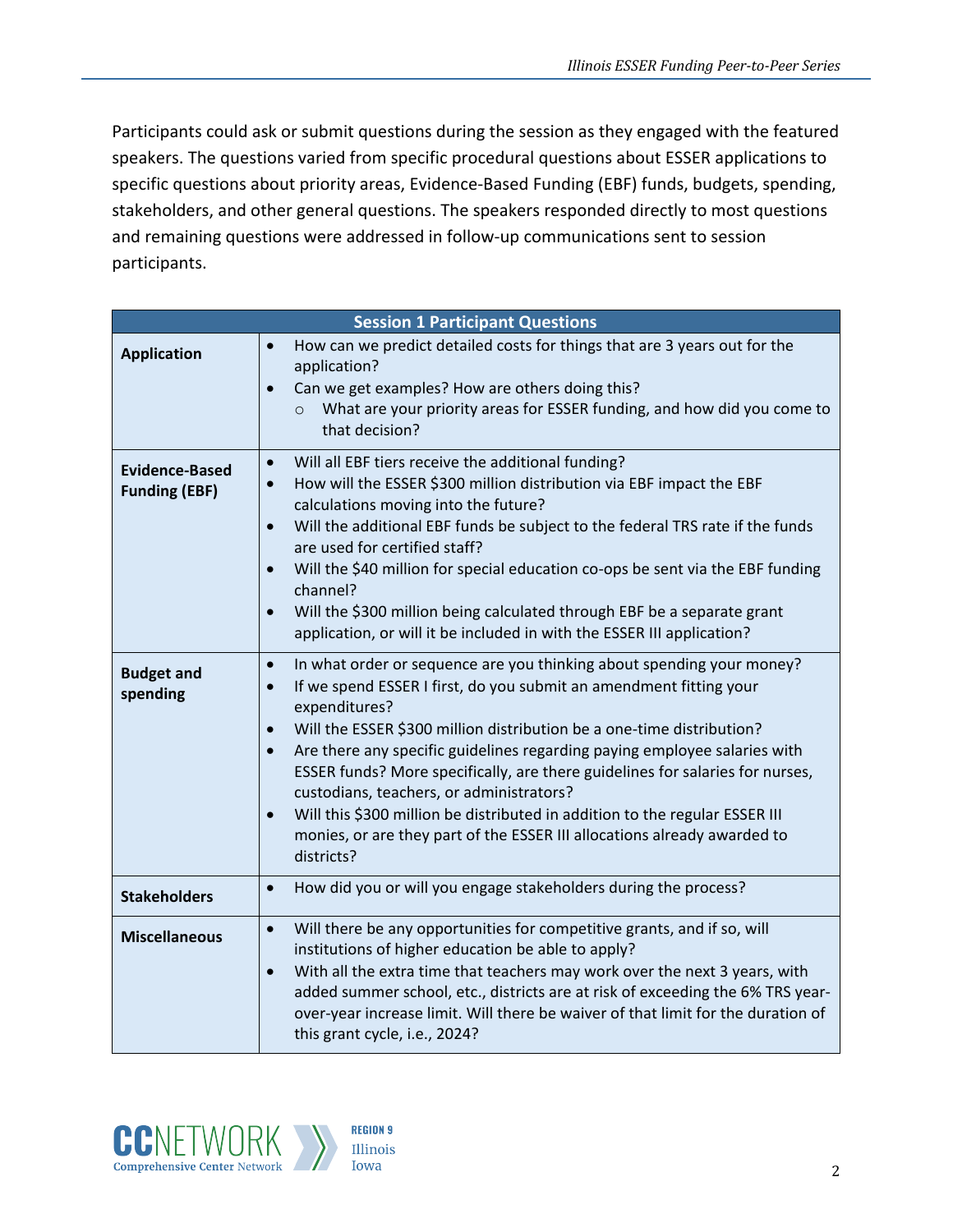#### <span id="page-5-0"></span>**Session 2**

The second conversation in the series focused on sustainable decisions with these one-time-use funds, with 148 district leaders participating. The session began with a presentation by attorney Sheara Krvaric of the Federal Education Group, PLLC, on sustaining ESSER spending. ISBE and IASBO provided strategies for participants to consider as they leveraged federal funds. Attorney Krvaric was part of a question-and-answer session with Robert Wolfe. Attendees were placed in breakout rooms to further the discussion of sustainability and their priority areas.

The participants engaged with the panelists after their featured presentations and their budget and spending questions, and general questions were captured and responded to either during or after the session concluded.

| <b>Session 2 Participant Questions</b> |                                                                                                                                                                                                                                                                                                                                                                                                                                                                                                                                                                                                                                 |
|----------------------------------------|---------------------------------------------------------------------------------------------------------------------------------------------------------------------------------------------------------------------------------------------------------------------------------------------------------------------------------------------------------------------------------------------------------------------------------------------------------------------------------------------------------------------------------------------------------------------------------------------------------------------------------|
| <b>Budget and</b><br><b>Spending</b>   | Can we get examples? How are others doing this? If we start some<br>interventions for non-special education students with ESSER funds, can we<br>sustain those services through the Individuals with Disabilities Education Act<br>(IDEA) CEIS?<br>Are there specific interventions that you can only use the IDEA CEIS funds<br>for?<br>Can we utilize the IDEA CEIS funds if we are paying for interventions prior to<br>$\bullet$<br>ESSER through local funds, or will that still be considered supplanting?<br>What are the guidelines on using ESSER funds for building new spaces for<br>$\bullet$<br>social distancing? |
| <b>Miscellaneous</b>                   | What is the district's role in handling nonpublic funds for our private schools<br>in our district boundaries?                                                                                                                                                                                                                                                                                                                                                                                                                                                                                                                  |

#### <span id="page-5-1"></span>**Session 3**

The final summer session centered on blending, braiding, and coordinating federal funds, with 108 district leaders participating. This in-depth session was presented by a team of ISBE staff members: Dr. Annie Brooks-Pearl, Executive Director of Regulatory Services; Oriana Wilson, Director of Programs; Denise Blaney, Director of Title Grants Administration; Joanne Clyde, Director of Multi-Lingual; and Barbara Moore, Director of Special Education. The session began with a clear definition of blending and braiding of funding and then moved into various scenarios of how school districts could successfully coordinate funds. After the presentation, a panel discussion was held with Susan Harkin, superintendent of District 300; Dr. David Hill, superintendent of District 93; Dr. Michael Jacoby; and the ISBE team that presented prior.

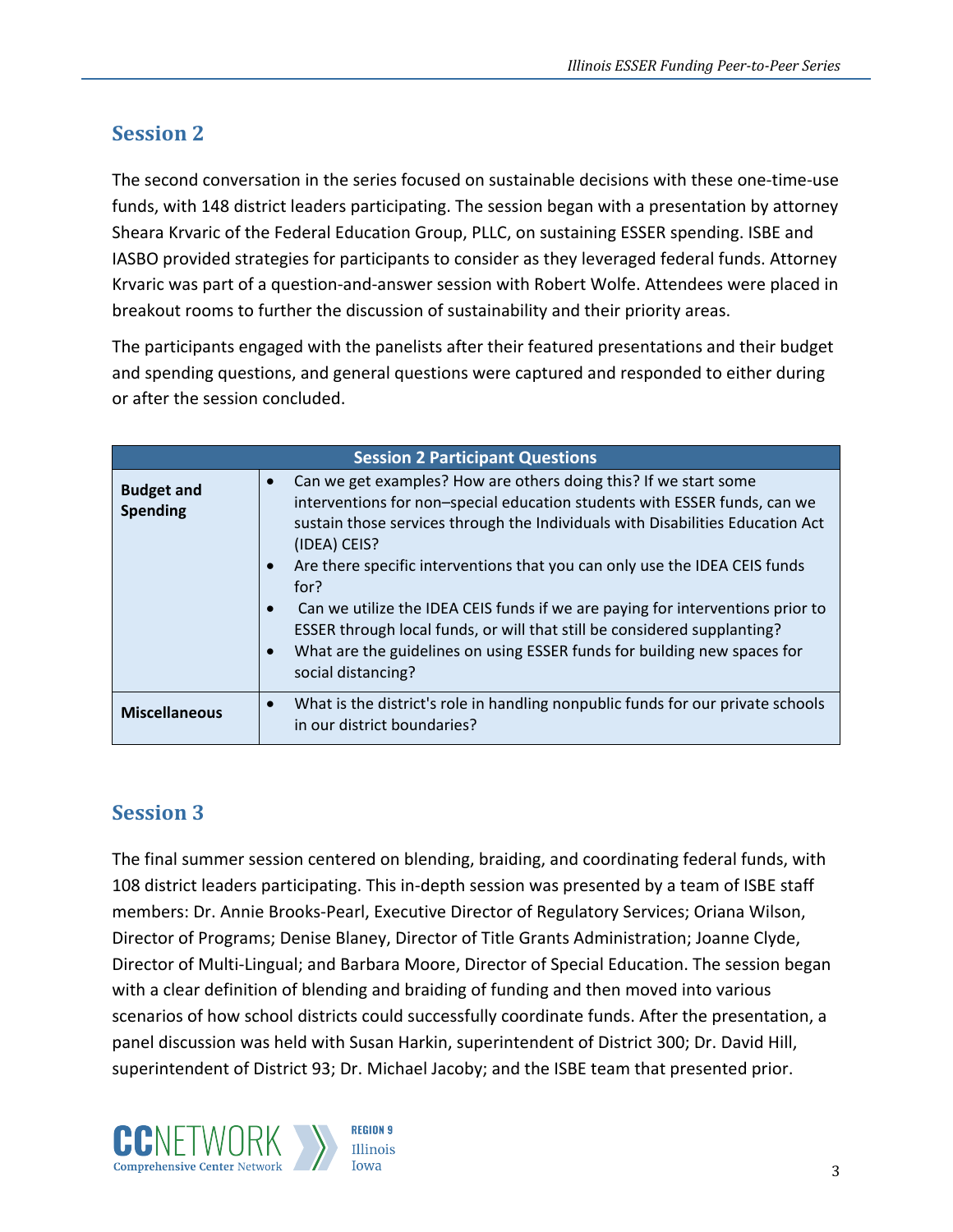As with the previous sessions, participant questions were collected and either responded to during the session or in the session follow-up communications. Most questions were about continued communication through collaboration with school community members or between districts.

| <b>Session 3 Participant Questions</b>    |                                                                                                                                                                                                                                                                                                                                                                                                                                                                                                                                                                                                                                                                                                                                                                                                  |
|-------------------------------------------|--------------------------------------------------------------------------------------------------------------------------------------------------------------------------------------------------------------------------------------------------------------------------------------------------------------------------------------------------------------------------------------------------------------------------------------------------------------------------------------------------------------------------------------------------------------------------------------------------------------------------------------------------------------------------------------------------------------------------------------------------------------------------------------------------|
| <b>Communication</b><br>and Collaboration | Can we get examples? How are others doing this? If we start some<br>interventions for non-special education students with ESSER funds, can we<br>sustain those services through the Individuals with Disabilities Education Act<br>(IDEA) Coordinated Early Intervening Services (CEIS)?<br>What advice would you give to your peers or what type of questions should<br>be asked within a district to help break down silos and promote<br>collaboration?<br>What are some effective ways-previously used or innovative ideas-to<br>communicate with your parents and community stakeholders to help keep<br>them informed and engaged during this marathon?<br>How can we collaborate across districts to ensure we are evaluating the<br>effectiveness of programs and share what is working? |
| <b>Miscellaneous</b>                      | When it comes to supplement not supplant (SNS)-where does being Title I<br>neutral funding come in?                                                                                                                                                                                                                                                                                                                                                                                                                                                                                                                                                                                                                                                                                              |

As a result of the summer conversations, survey respondents requested additional sessions to continue to discuss specific ideas of how to strategically engage ESSER, federal funds to include IDEA and other non-Title funds to support effective and longer-term resource allocation, the blending and braiding of these funds, efficient and high impact one-time use for these funds and connecting needs and priorities based on student learning renewal during this time of COVID-19. The Region 9 Comprehensive Center will collaborate with ISBE and IASBO on the next phase of these efforts through the provision of a series of conversations centered on braiding and blending federal funds.

### <span id="page-6-0"></span>**Summary of Session Feedback**

After each session, participants were invited to complete a brief online session feedback form that consisted of scaled-response items and open-ended questions. Responses to repeated requests to complete the session feedback form did not yield a high response rate from the participants. Therefore, the responses noted in this report are not necessarily representative of all the district superintendents and school leaders that participated in the series. However, the concerns and action steps that were noted are useful for getting a sense of their continuing needs for support about the strategic use of ESSER funds and ways they can sustain the benefit

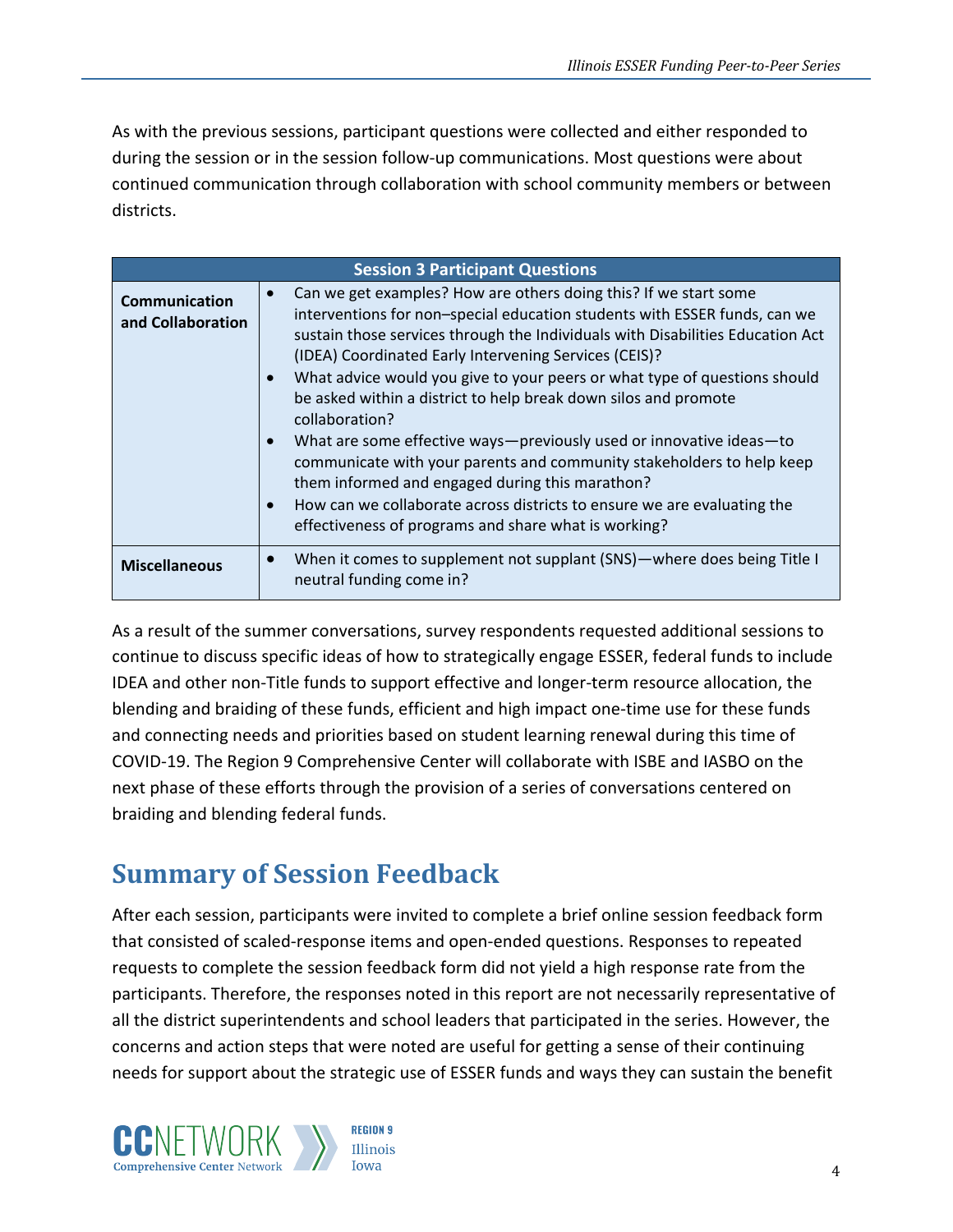to students from the program activities and other resources these funds are currently allowing. There was a total of 31 responses for the open-ended question of, "What other information or support pertaining to using ESSER funding in ways that can positively impact student learning would be helpful to you or those you work with?" Session 1 had 14 responses, Session 2 had 6 responses, and Session 3 had 11 responses. After removing nonapplicable responses (N/A, None, Wonderful, etc.), 21 responses were analyzed and coded.

The scaled items on the feedback form were designed to obtain participants' level of agreement with the quality and usefulness of survey content, presentations, and engagement activities. Generally, the participants who responded agreed or strongly agreed that the sessions met the objectives, were presented clearly, was relevant to their current work situations, and were of high quality.

There were two open-ended questions that participants could complete to (1) indicate additional ways they could be supported in using ESSER funds to enhance student learning and (2) indicate their plans to equitably expend funds to address student learning needs in their region. Representative responses to the question about additional information needs indicate potential areas for further engagement with these district leaders.

| What other information or support pertaining to using, leveraging, or sustaining ESSER funding in<br>ways that can positively impact student learning would be helpful to you or those you work with? |                                                                                                                                                                                                                                                            |
|-------------------------------------------------------------------------------------------------------------------------------------------------------------------------------------------------------|------------------------------------------------------------------------------------------------------------------------------------------------------------------------------------------------------------------------------------------------------------|
| <b>Examples and</b><br>clarification on<br>the topic of<br>expenditures                                                                                                                               | "Need more specific uses of funding. If spending on [social and emotional<br>learning], how are they doing that?  I think schools just don't know yet how<br>they will spend it. They know broad categories."                                              |
|                                                                                                                                                                                                       | "Interacting with other districts in how they are leveraging these funds is very<br>helpful."                                                                                                                                                              |
|                                                                                                                                                                                                       | "Additional data and research-based examples."                                                                                                                                                                                                             |
|                                                                                                                                                                                                       | "Any innovative ideas."                                                                                                                                                                                                                                    |
|                                                                                                                                                                                                       | "Perhaps looking at an example of a situation of utilizing federal funds<br>strategically to sustain initiatives that may come out of the learning loss<br>initiatives or to support initiatives."                                                         |
| <b>Understanding</b><br>about allowability<br>and use of<br>expenditures                                                                                                                              | "Continued quidance on allowable expenditures is most appreciated<br>(actually, continued quidance on what isn't allowable would be better so as<br>not to get surprised)."<br>"More info and guidance from the Fed and State is truly appreciated. More I |
|                                                                                                                                                                                                       | hear the more I understand!"                                                                                                                                                                                                                               |
|                                                                                                                                                                                                       | "Good discussion to hear the requirements and suggestions of the experts."                                                                                                                                                                                 |

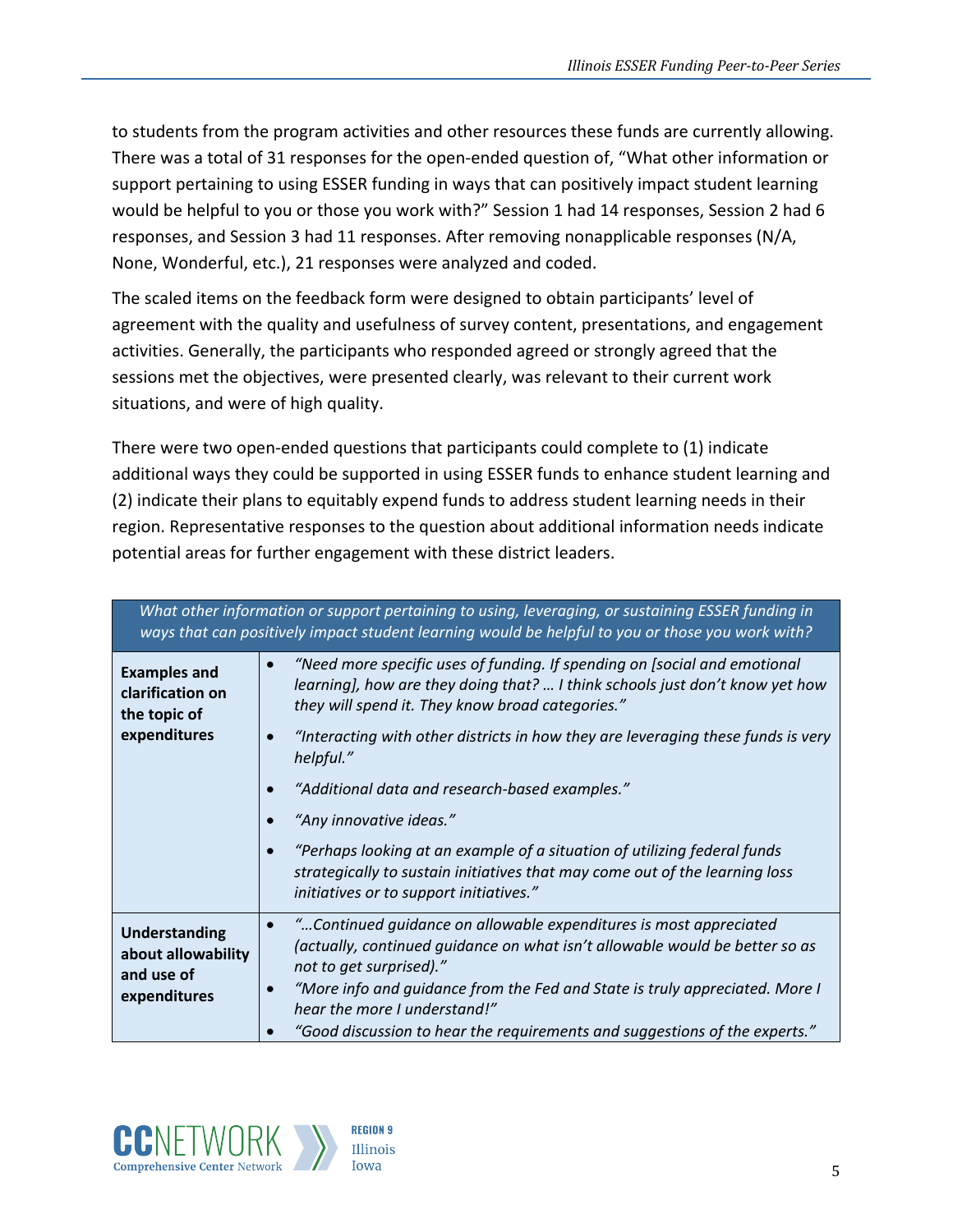| What other information or support pertaining to using, leveraging, or sustaining ESSER funding in<br>ways that can positively impact student learning would be helpful to you or those you work with? |                                                                                                                                                                                                                                                                                                                                                                                                                                                                                                                                                                                                                                                                                               |
|-------------------------------------------------------------------------------------------------------------------------------------------------------------------------------------------------------|-----------------------------------------------------------------------------------------------------------------------------------------------------------------------------------------------------------------------------------------------------------------------------------------------------------------------------------------------------------------------------------------------------------------------------------------------------------------------------------------------------------------------------------------------------------------------------------------------------------------------------------------------------------------------------------------------|
|                                                                                                                                                                                                       | "We need to revisit the areas of how ESSER III funds can be used. For<br>example, let's do session one again in a few weeks and see how our<br>thinking/brainstorming of uses has evolved."                                                                                                                                                                                                                                                                                                                                                                                                                                                                                                   |
| <b>Budgeting</b>                                                                                                                                                                                      | "Talking to peers about budget challenges and pitfalls. Talk with peers about<br>getting ESSER budgets approved through ISBE. Having ISBE address<br>challenges that we will face in implementing the budget. Actually addressing<br>the challenge of having 2 large federal grants open at the same time along<br>with all of the other federal grants during the 21/22 school year and<br>beyond!!!!"                                                                                                                                                                                                                                                                                       |
| <b>Evaluating</b><br><b>Programs</b>                                                                                                                                                                  | "Creative ideas for measurement of success."                                                                                                                                                                                                                                                                                                                                                                                                                                                                                                                                                                                                                                                  |
| <b>Sustaining ESSER-</b><br>funded programs<br>through blending<br>and braiding                                                                                                                       | "How to select quality partners in the sustainability of programs using ESSER<br>funds? The role of public partnerships (e.g., universities) to maintain greater<br>sustainability of programming beyond ESSER-Sept. 2024."<br>"Perhaps the ISBE staff showing unique ways that they see Districts are using<br>their funds, blending and braiding. I loved the examples."<br>"I would like to see some samples of other District's applications to see how<br>they are coordinating their funds. The ESSER III is a huge grant, and I know<br>there are so many creative ways to spend the monies, but I just need some<br>other innovative ways other Districts are utilizing their funds." |

| What is one strategy or next step that you intend to take to support spending funds in equitable ways<br>to address student learning issues in your region? |                                                                                                                                                                                                                                                                                                                                                                                                                                                                                                                                                                                          |
|-------------------------------------------------------------------------------------------------------------------------------------------------------------|------------------------------------------------------------------------------------------------------------------------------------------------------------------------------------------------------------------------------------------------------------------------------------------------------------------------------------------------------------------------------------------------------------------------------------------------------------------------------------------------------------------------------------------------------------------------------------------|
| <b>Greater</b><br>awareness of<br><b>ESSER timelines</b>                                                                                                    | "Conscious of dates of obligation for each round of funding."<br>"Using Esser funding in order 1,2,3. Esser 3 funding for learning loss,<br>afterschool & summer school"                                                                                                                                                                                                                                                                                                                                                                                                                 |
| Need for the<br>utilization of data                                                                                                                         | "Look to the data."<br>$\bullet$<br>"Targeted instruction and making decisions using data and research based<br>instructional practices and curriculum purchases"                                                                                                                                                                                                                                                                                                                                                                                                                        |
| <b>Collaborating</b><br>with stakeholders<br>around funding                                                                                                 | "Have all of the info from stakeholder gathered, time to write the ESSER II<br>$\bullet$<br>grant in the next 2 weeks."<br>"Community engagement"<br>$\bullet$<br>"Meet with cabinet, learning administrators, union leaders, parent<br>relationship liaison"<br>"Seek feedback regarding the best way to spend the funds on student<br>learning."<br>"Continue collaboration on the best use of the funds."<br>"Gather as much information as possible and start to prioritize the use of<br>funds."<br>"Drill in with smaller group sessions specific to intense specific skill work." |

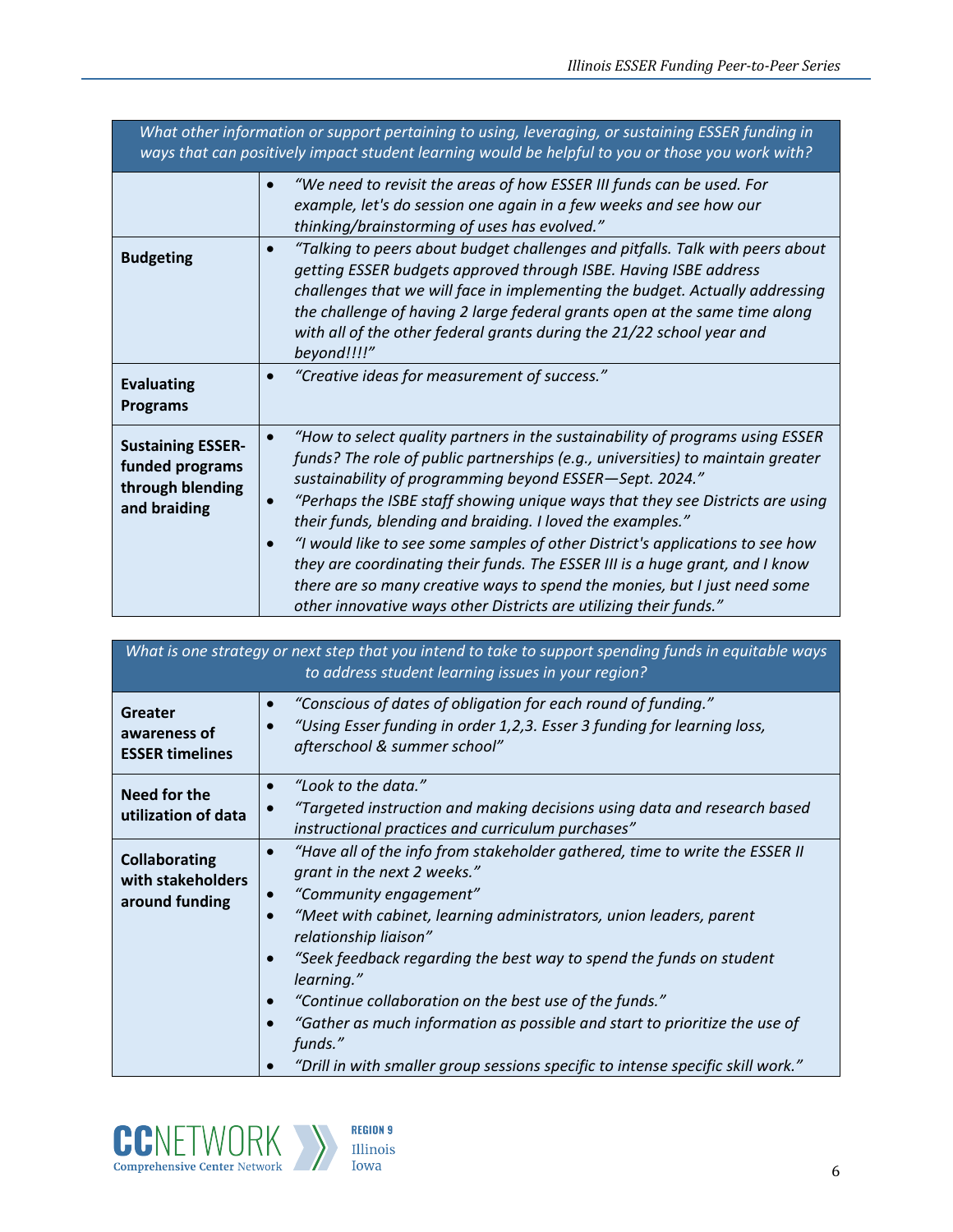| What is one strategy or next step that you intend to take to support spending funds in equitable ways<br>to address student learning issues in your region? |                                                                                                                                                                                                                                                                                                                                                                                                                                                                                                                                                                                                                                                                                                                                                                                                                                                                                                 |
|-------------------------------------------------------------------------------------------------------------------------------------------------------------|-------------------------------------------------------------------------------------------------------------------------------------------------------------------------------------------------------------------------------------------------------------------------------------------------------------------------------------------------------------------------------------------------------------------------------------------------------------------------------------------------------------------------------------------------------------------------------------------------------------------------------------------------------------------------------------------------------------------------------------------------------------------------------------------------------------------------------------------------------------------------------------------------|
|                                                                                                                                                             | "Communicate with our senior leadership team about leveraging all our<br>$\bullet$<br>dollars to work together, not just thinking of them as islands."<br>"We will need a strategy on how to communicate the plan to the<br>$\bullet$<br>community."<br>"Form planning committees to address student learning issues."<br>$\bullet$<br>"Work on a standing collaborating group to continue these dialogs long<br>$\bullet$<br>term."<br>"Create an action planning group of research on what is working well, and<br>$\bullet$<br>what can be eliminated."<br>"Needs assessment from all stakeholders and public forum follow up."<br>$\bullet$                                                                                                                                                                                                                                                 |
| <b>Sustainability</b><br>through blending<br>and braiding<br>funding                                                                                        | "Blending with the other Title and IDEA programs for long term<br>$\bullet$<br>sustainability."<br>$\bullet$<br>"Making sure that we connect our spending/budgeting plan to our strategic<br>plan and individual school improvement plans"<br>"Bring this presentation to our other educational leaders especially our<br>$\bullet$<br>federal funds director to strategically look at sustaining initiatives that may<br>work."<br>"We will be taking time to have a team discuss our options and best<br>$\bullet$<br>determine the use of the funds to allow for sustainability."<br>"Look further into braiding and blending of funds."<br>$\bullet$                                                                                                                                                                                                                                        |
| <b>Other</b>                                                                                                                                                | "We will be offering transportation to our afterschool programs to allow for<br>$\bullet$<br>all students to attend."<br>"We are improving the quality of our 1:1 devices and are taking steps to<br>$\bullet$<br>improve air quality in all of our grade school classrooms"<br>"SEL and enhanced student supports geared toward building resiliency"<br>$\bullet$<br>"We are going to have summer school as well as interventionists to assist<br>$\bullet$<br>students "<br>"Grow your own PEL" with PD/hire with ESSER funds to build our licensed<br>$\bullet$<br>staff capacity that can then be transitioned to district funds as retirements<br>occur."<br>"We are planning on hiring Interventionist to work with students, as well as<br>$\bullet$<br>providing After School during the year. Additionally, we are looking to<br>extend the school day for the 2021-2022 school year." |

Along with the questions and comments that occurred during the session, these responses provide the starting point for formulating a needs-sensing survey that will help determine plans for the next series of conversations to support district leaders.

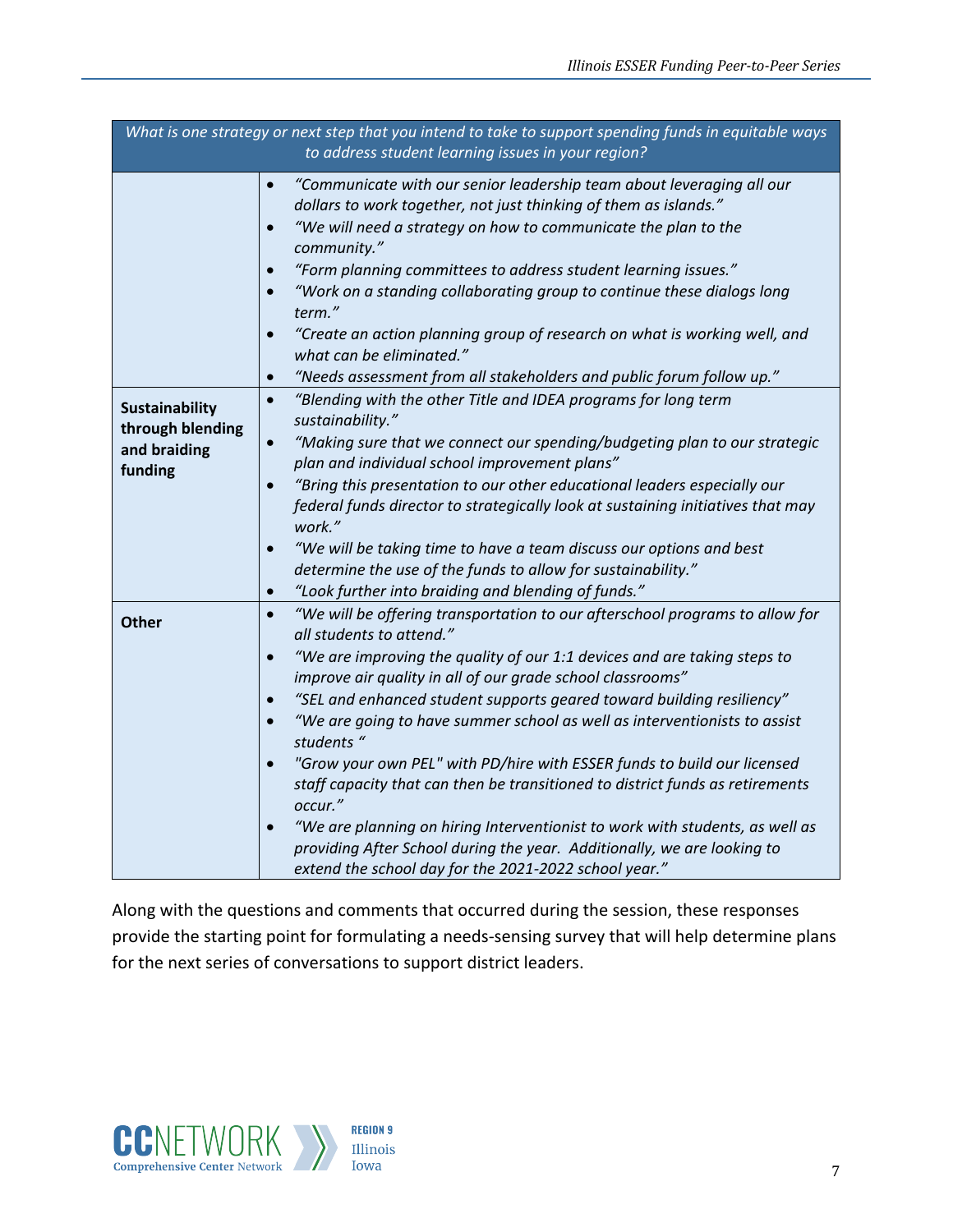### <span id="page-10-0"></span>**Key Takeaways**

During each session, superintendents and district leaders heard from experts and state leaders who responded to questions and needs regarding ESSER funds and how they could be used to meet student learning needs in their region. The submitted questions and comments suggest that response to the series was generally positive with some indications of continued need for support as they move through the funding cycles with ESSER I, II, and III along with other federal and non-federal funding resources. Survey respondents expressed an interest in further support on ESSER-funding issues unique to their districts, as well as exemplars about how other districts are making use of or combining funds that will allow for sustainability of program activities or resources that lead to more equitable student learning. Participants engaged with featured speakers and with one another as time permitted during a breakout session to share their own processes, generate ideas, and think about problem areas surrounding sustaining, evaluating, or modifying programs that most benefit student learning. Participants indicated the need for additional collaboration about challenges and opportunities to maximize ESSER funds as well as methods, tools, and resources for tracking success of program activities that these funding streams support. Based on the end of session survey feedback, R9 CC in collaboration with ISBE and IASBO will build upon this series by creating a community of practice focused on braiding and blending federal funds beginning in the fall of 2021.

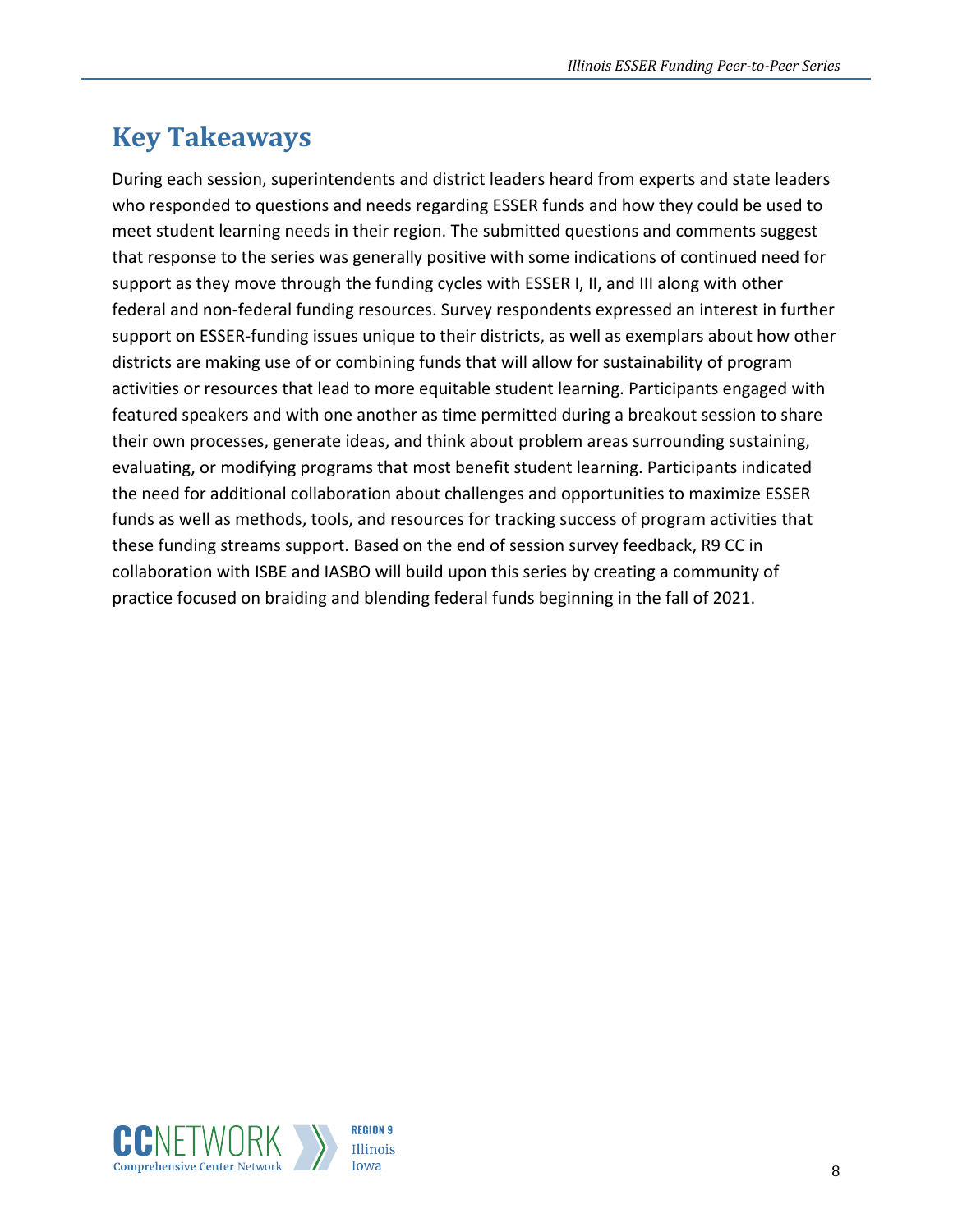### <span id="page-11-0"></span>**Resources**

#### **Illinois State Board of Education**

[ISBE Grants Fiscal Procedure Handbook:](https://www.isbe.net/Documents/fiscal_procedure_handbk.pdf) The purpose of this document is to inform internal agency staff and external customers of the policies, procedures, and guidelines that govern all state and federal grants awarded from the Illinois State Board of Education (ISBE), to ensure sound accounting practices, and to provide consistency in the administration of grants. These procedures and guidelines do not supersede state statute, administrative rules, federal law, or regulations that may govern each specific program.

[Elementary and Secondary School Emergency Relief I webinar:](https://register.gotowebinar.com/recording/1214737554854043139) The webinar is presented by ISBE to provide guidance for the ESSER I application process.

[Elementary and Secondary School Emergency Relief II webinar:](https://register.gotowebinar.com/recording/1214737554854043139) The webinar is presented by ISBE to provide guidance for the ESSER II application process.

[The ISBE Blending and Braiding webinar:](https://nam10.safelinks.protection.outlook.com/?url=https%3A%2F%2Fregister.gotowebinar.com%2Frecording%2F2291481604016137218&data=04%7C01%7Cbhoward-brown%40air.org%7C1b85a8e8c31a4a66080108d93c08363c%7C9ea45dbc7b724abfa77cc770a0a8b962%7C0%7C0%7C637606828841593124%7CUnknown%7CTWFpbGZsb3d8eyJWIjoiMC4wLjAwMDAiLCJQIjoiV2luMzIiLCJBTiI6Ik1haWwiLCJXVCI6Mn0%3D%7C0&sdata=aSLTxh55zVQIlodANHcjf%2Fu0LRI%2F5zZz91PwVNnElpE%3D&reserved=0) The Illinois State Board of Education has released a webinar for district- and school-level administrators. The webinar, titled "Leveraging Resources: Blending and Braiding Funds," will assist districts in maximizing the use of the additional funds that districts have received. The webinar is specifically designed to help district administrative teams plan holistically, develop cohesive programs and services, and ensure sustainability through blending and braiding of federal, state, and local funds.

### **U.S. Department of Education: Office of Elementary and Secondary Education**

- Guidance Documents and Frequently Asked Questions
- Use of Funds
- Released on May 26, 2021, this [Use of Funds FAQ document](https://oese.ed.gov/files/2021/05/ESSER.GEER_.FAQs_5.26.21_745AM_FINALb0cd6833f6f46e03ba2d97d30aff953260028045f9ef3b18ea602db4b32b1d99.pdf) is intended to answer Frequently Asked Questions (FAQs) about how funding under the Elementary and Secondary School Emergency Relief (ESSER) Fund, including the American Rescue Plan ESSER (ARP ESSER) program, and the Governor's Emergency Education Relief (GEER) Fund may be used in response to the impact of the coronavirus disease 2019 (COVID-19) pandemic on students in pre-K–12 education.
- Additional HVAC Use of Funds slides, shared during the June 17, 2021, office hour, are available [here.](https://oese.ed.gov/files/2021/06/HVAC_Use-of-funds-F06-17-2021.pdf)

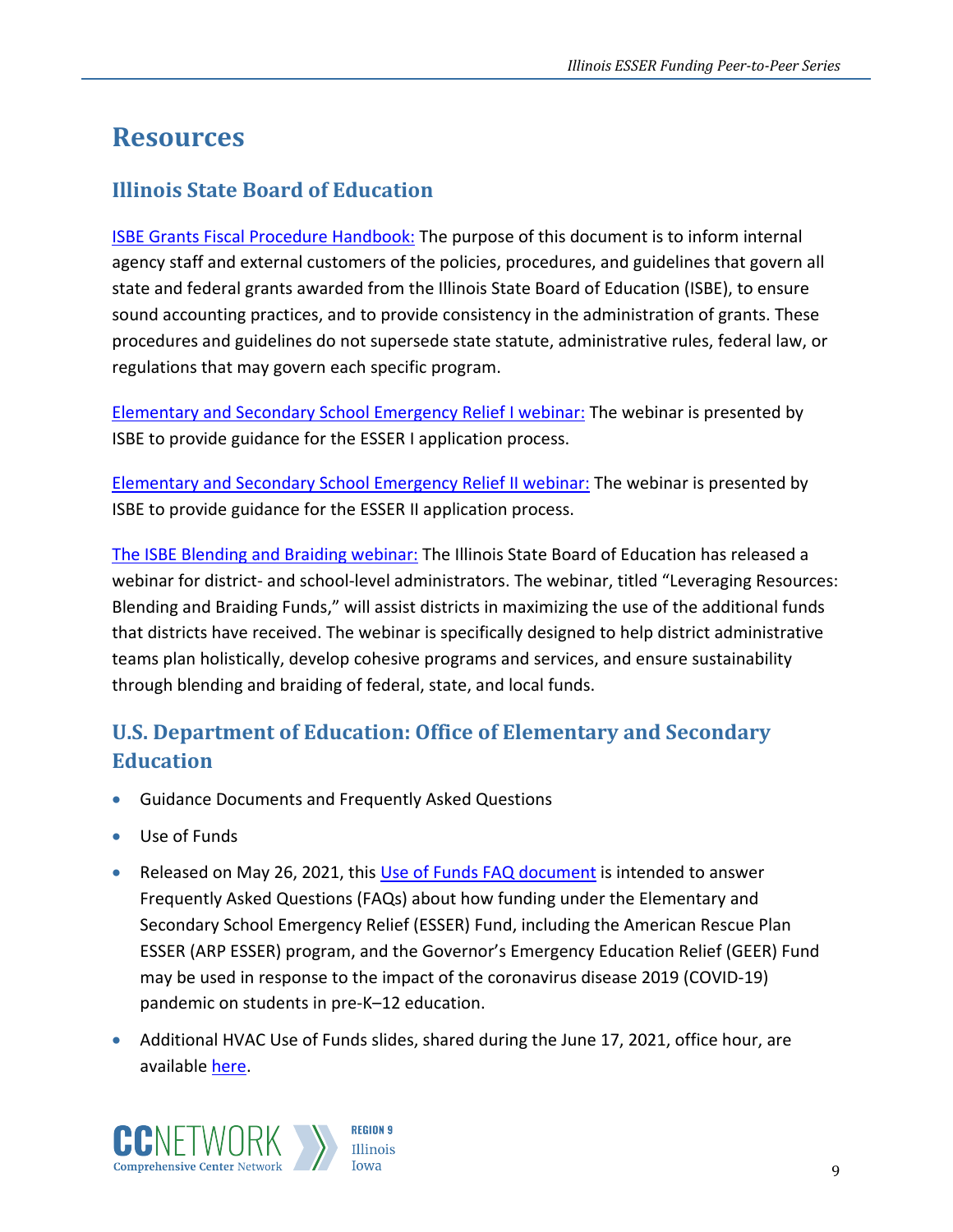- FAQs related to use of funds for COVID-19 Vaccinations and Testing can be found [here.](https://oese.ed.gov/files/2021/07/FAQ-11.pdf)
- Additional FAQs related to using American Rescue Plan and other pandemic relief funds to provide incentives to students to get the COVID-19 vaccination can be found [here.](https://oese.ed.gov/files/2021/07/FAQ-21.pdf)

### **National Comprehensive Center**

- Effective Use of Fiscal Resources: [https://compcenternetwork.org/national-center/our](https://compcenternetwork.org/national-center/our-work/collection/6792)[work/collection/6792](https://compcenternetwork.org/national-center/our-work/collection/6792)
- Find out how states and districts are allocating the unprecedented level of new federal resources, including aligning planned expenditures with other program funding. School finance experts provide guidance about meeting equity goals.

#### **Federal Education Group, LLC Resources**

- [Commonly Asked Questions about Allowable ESSER and GEER Activities](https://www.fededgroup.com/s/CCSSO-Common-Use-of-Funds-Questions-for-ESSER-and-GEER-22521_.pdf) (Council of Chief State School Officers, February 2021)
- [Restart & Recovery: ESEA & COVID-19 State Strategies for Supporting Local Educational](https://ccsso.org/sites/default/files/2020-10/CCSSO_RR_ESEA-v2%20FINAL_0.pdf)  [Agencies in Confronting the Effects of the Pandemic](https://ccsso.org/sites/default/files/2020-10/CCSSO_RR_ESEA-v2%20FINAL_0.pdf) (Council of Chief State School Officers, October 2020)



10